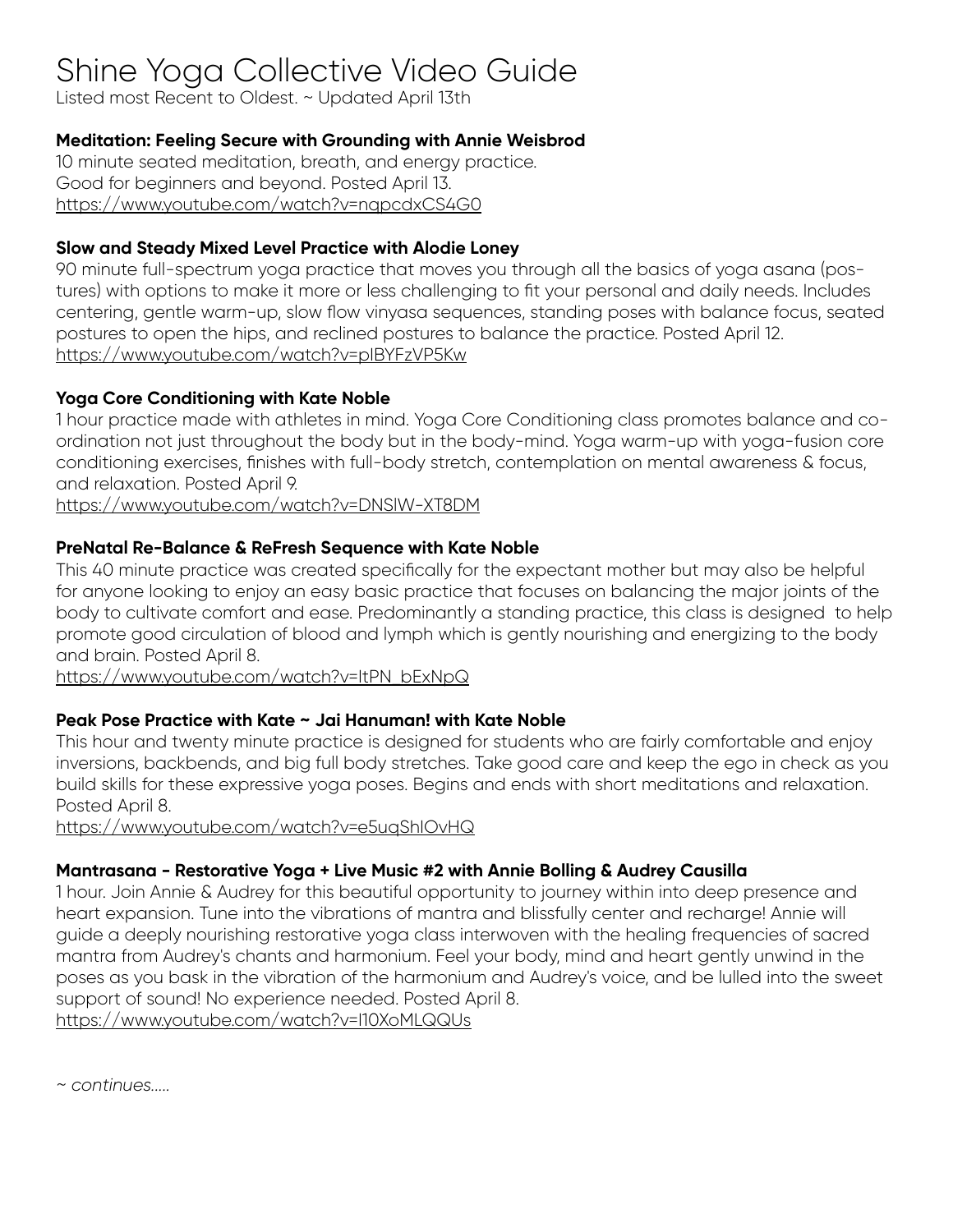#### *Cultivating Calm with Yoga & Lifestyle Mini-Workshop Series with Annie Weisbrod Posted April 5th*

## **Class 1: Calming Down Part 1: Vagus Nerve Stimulation**

10 minute talk. Background and practice tips for calming down, moving oneself out of the stress and anxiety (fight/flight) response. Learn basics of how stress and relaxation works in our nervous system, and exercises to better balance our responses to stress. https://www.youtube.com/watch?v=sN-D9IMRHng

#### **Class 2: Calming Down Part 2: Habits to Reduce Stress**

12 minute talk. Background and recommended habits for calming down, reducing our stress and anxiety (fight/flight) responses. Learn basics steps for dealing with change and unexpected stress events like COVID-19.

https://www.youtube.com/watch?v=uwUadmPRmvw

## **Class 3: Intermediate Yoga, Calming with Vagus Nerve Focus**

Easy to moderately difficult yoga poses, enabling us to become aware and stimulate our vagus nerve. This important part of our nervous system controls our rest/relax response (de-stressing). https://www.youtube.com/watch?v=J13hvsN1RHA

#### **Hanuman Flow with Erin Trentel**

1 hour practice intermediate flow practice. Hanuman is the inspiration (and pinnacle pose!) along with lots of sweet deep work for the hips and legs. Enjoy! Posted April 5th https://www.youtube.com/watch?v=aCE1ItRjqJw

## **Mediation & Sitali Breath with Rob Dorgan**

8 minute practice. The Sitali breath is designed to cool the body and still the mind! This meditation invites us to coordinate the breath with a slight movement of the head. Opening the mouth as if you were going to drink from a straw, form a circle with the tongue and place it at the lips - inhale. Close your mouth and exhale through the nose. Repeat. Add the head movement by slightly lifting the head on the inhale and lowering the head on the exhale. Posted April 5th https://www.youtube.com/watch?v=3LLkRE-aP0Q

## **Meditation using Breath & Movement with Rob Dorgan**

10 minute practice. In this short guided Meditation session, Rob leads us through a technique named the Metronome. It's a slow movement from left to center then to right and back to center. Always joining the breath with the movement. Posted April 5th https://www.youtube.com/watch?v=JjCUxPvfJ58

## **Workout WITH Us! With the Noble Family**

45 minute workout appropriate for many ages and fitness levels with lots of variations. Includes a yoga warm-up of sun salutes and basic stretches, a short resistance training section - if you don't have weights at home just use something heavy like a big book, yoga core and yoga stretch & relaxation finishes the session. Breathe deep, sweat a little, nourish your body with movement and ease. Posted April 4th.

https://www.youtube.com/watch?v=N\_ALDH79mMM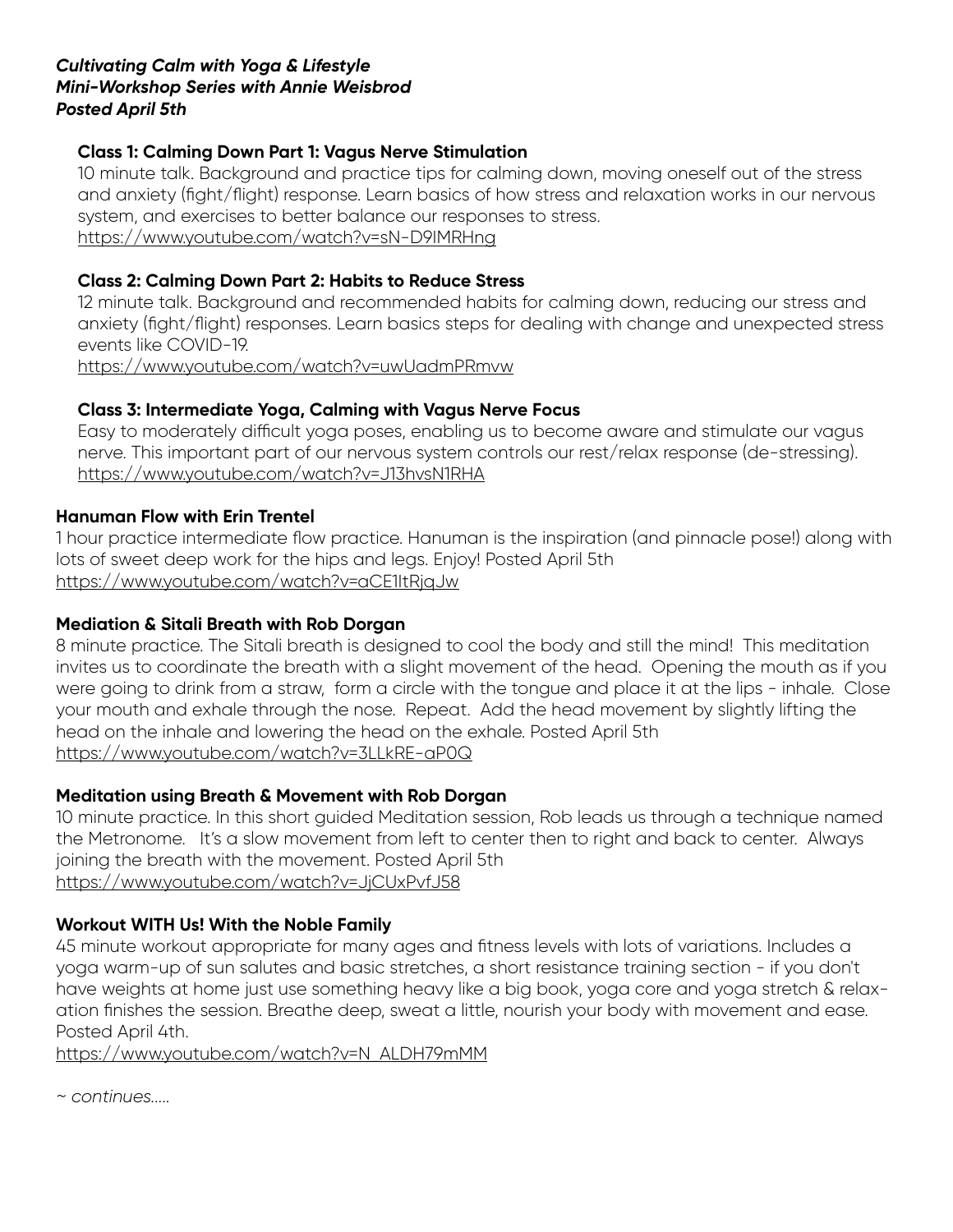# **Basic Yoga For A Pain In The Neck with Kate Noble**

50 minute practice that begins with a little tutorial about the complexity of dealing with neck, shoulder, and upper back tension & discomfort. Move through basic exercises "every day" type movements & exercises to bring your upper body, head, and heart back into balance. Good for most levels of practitioners. Most standing postures can be done in a chair if needed. Ends with reclined postures and a deep relaxation. Posted April 3.

https://www.youtube.com/watch?v=pn\_6izl-94s

## **Welcome the Day - Short Standing Flow with Kate Noble**

Quick, easy, breezy practice designed to start your day off right. Center, ground, and grow to all that's possible for you today. Standing poses flow into each other in order to get your energy flowing well and your body, heart, and mind balanced in harmonic synchronicity. Enjoy the sights and sounds of a perfect spring morning in Cincinnati's Ault Park. Posted April 3rd. https://www.youtube.com/watch?v=8JD-9dnC8gY

## **Align & Flow Classic Yoga with Felicia Hueber**

1 hour full spectrum class. Mindfully flow with your breath through a full range of classic yoga postures. Good for fit beginners and beyond. Posted April 1. https://www.youtube.com/watch?v=UjvC\_xmpoPk

#### **Gentle Classic Yoga / Beginners & Beyond with Becky Jauch**

1 hour practice with focus on cultivating peace and well-being. After a sweet centering, learn and practice the "Lokah Samastah Sukhino Bhavantu" Mantra for universal well-being, move through an easy classic asana (posture) practice to bring balance and harmony to the body. Gentle in nature and in particular gentle on the knees. Posted April 1.

https://www.youtube.com/watch?v=UgrEyY7X5vk

## **The Works! A Big Old Dose of TLC ~ AstroLab: Cancer with Kate Noble**

Posted on  $3/31$  ~ Long: 1 hour AND 50 minutes (includes time stamps so you can navigate to utilize your choice of 4 sections. A slow moving and nurturing practice with significant focus on legs, hips, low-back, feet and hands. Physical Exertion Level: low to moderate Complexity: moderate (to intricate in pt 3) Pace: slow Cueing (align/action/breath): Throughout Bhav (general feelings of class): Nurturing, Introspective, Clearing, Calming, Relaxing https://www.youtube.com/watch?v=TXVvBjU-n1A

## **Mantrasana Zoom #1**

https://www.youtube.com/watch?v=U1bQWCw9C3o

#### **Classic Yoga with Wendy Andersen 65 minute**

https://www.youtube.com/watch?v=VtQx6pIAUYc

#### **Classic Yoga with Wendy Andersen 40 minute**

https://www.youtube.com/watch?v=iv7GuhYSm\_k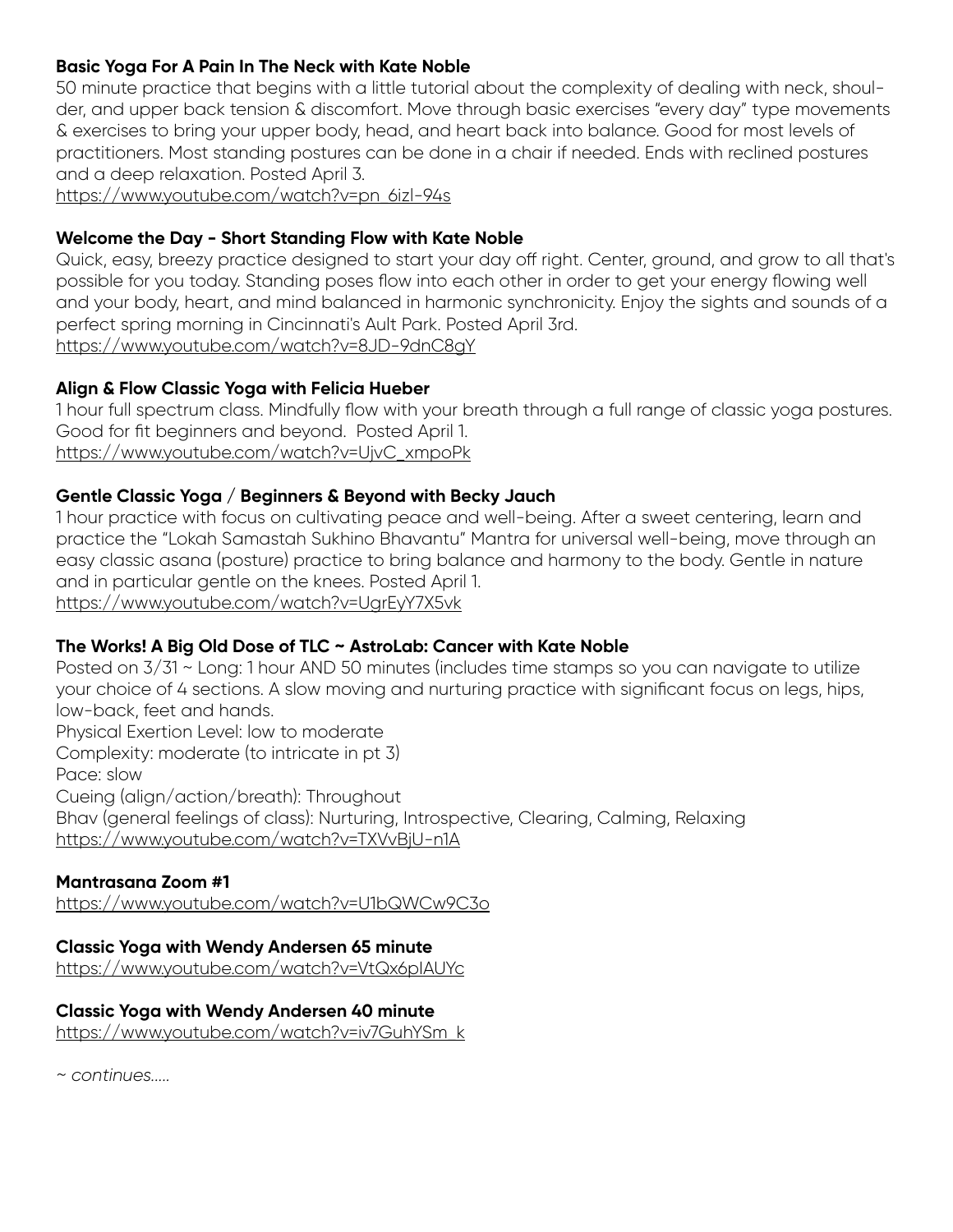# **Kids Yoga - "I am Strong" with Diane**

Posted 3/31. This 30 minute class is appropriate for all ages. Flow through stretches, sun salutations, strong standing poses and end with slowing back down for a short savasana. Physical Exertion Level: easy / moderate Complexity: basic but fun! Pace: slow mindful Cueing (align/action/breath): throughout Bhav (general feelings of class): centering, grounding, empowering, and fun! https://www.youtube.com/watch?v=p\_op7PVbbYM

# **Yoga with Heart Focus ~ with Annie Weisbrod**

Posted on 3/3o 90 minute class includes easy to moderately difficult yoga poses while focusing the mind's eye on feeling the heart space as a physical and emotional marker. We use focused attention meditation and deep breathing with poses to explore the anahata chakra, associated meridians, and prana/Qi/energy flow. Physical Exertion Level: moderate Complexity: moderate Pace: slow / mindful Cueing (align/action/breath): throughout Bhav (general feelings of class): introspective, meditative, empowering https://www.youtube.com/watch?v=RrQcyKXejOw

## **Meditation on Heart ~ with Annie Weisbrod**

Posted on 3/30 12 minutes. Guided meditation with imagery to become more aware of the physical and emotional functions of the heart, and expand its opening. Physical Exertion Level: easy Complexity: basic Pace: seated meditation Cueing (align/action/breath): throughout Bhav (general feelings of class): centering, introspective, meditative, calming, inspiring https://www.youtube.com/watch?v=0SuBAhmUMGo

# **Let It Go ~ Slow Grounded Flow with Kate Noble**

Posted on 3/30 50 minute class. Sequence created to unwind & release tension particularly in low body. Physical Exertion Level: easy (as long as you are comfortable in hands & knees position Complexity: basic

Pace: slow Cueing (align/action/breath): throughout Bhav (general feelings of class): centering, grounding, calming, stretch-y, relaxing (mostly good for pre-natal students) https://www.youtube.com/watch?v=JOvPzzGCz3I

## **Intermediate Aha! Flow with Erin Trentel**

Posted on  $3/28 \cdot 1$  hour class. This intermediate flow taps into the big practice of filling up and emptying out! Taught with alignment cues and some modifications, this one will get you sweaty;) Enjoy! Physical Exertion Level: moderate / vigorous Complexity: moderate Pace: moderate mindful Cueing (align/action/breath): throughout Bhav (general feelings of class): centering, energizing, empowering, balancing https://www.youtube.com/watch?v=cZgfDjFG7hY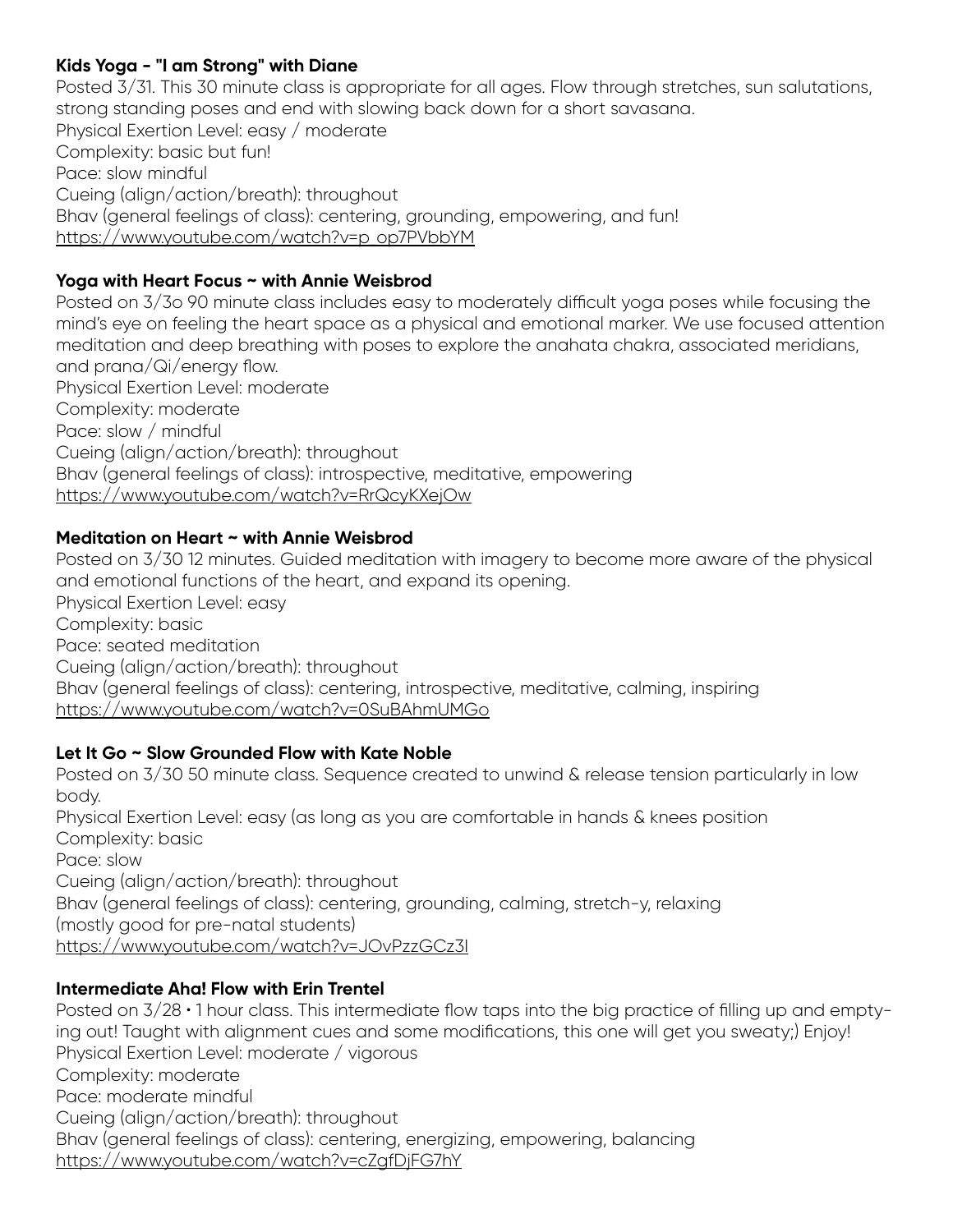# **Self Care is Not Selfish - Basic Yoga with Becky Jauch**

Posted on  $3/28 \cdot 1$  hour class. Full spectrum & balanced basic yoga practice. Physical Exertion Level: easy / moderate Complexity: basic Pace: slow mindful Cueing (align/action/breath): throughout Bhav (general feelings of class): centering, grounding, calming, empowering, balancing https://www.youtube.com/watch?v=xrXHWjFMWE4

## **Yogalates with Jo Griffith**

Posted on 3/28 · 1 hour class. Full spectrum & balanced basic yoga practice. Physical Exertion Level: easy / moderate Complexity: basic Pace: slow mindful Cueing (align/action/breath): throughout Bhav (general feelings of class): centering, grounding, calming, empowering, balancing https://www.youtube.com/watch?v=D4Ru5BUkUnM

## **Mantrasana with Annie & Audrey**

Pre-filmed 75 minute class ~ Join Annie & Audrey for this beautiful opportunity to journey within into deep presence and heart expansion. Tune into the vibrations of mantra and blissfully center and recharge! Annie will guide a deeply nourishing restorative yoga class interwoven with the healing frequencies of sacred mantra from Audrey's chants and harmonium Physical Exertion Level: gentle / easy Complexity: simple Pace: mostly still / seated / reclined Cueing (align/action/breath): just enough to get you into a place to relax Bhav (general feelings of class): calming, grounding, relaxing, nurturing https://www.youtube.com/watch?v=2el20ELMj78

# Rise Above! Int/Adv Inversion & Backbend Practice Capricorn Class with Kate Noble

75 minute Int/Adv class "work-shopping" inversions and upper backbends with a little bit of flow to get your energy moving. Major actions: core stability & strength, shoulder integration (flexibility & strength), calm focus, balance, centering, grounding, defying gravity & rising above challenges by remembering and tapping into your inner support systems. Posted March 26th. https://www.youtube. com/watch?v=OWlkBBlcHtY

#### *Rise Above Contemplation & Relaxation with Kate (included on Rise Above class - fast forward to 1:02 on the time stamp.)*

This class also includes a meditation/contemplation/relaxation centered around rising above challenging situations. If you aren't up for the inversions but feel called by the theme - skip ahead to 1:02 on the video.

## **Gentle Reclined Stretch with Kate Noble**

15 minute on the floor stretch & relaxation/meditation. Link this class with the Gentle Standing Stretch & Breathe with Kate Noble for a complete practice. Using a yoga strap, scarf, or belt may be helpful for some of the postures offered in this sequence. Posted by March 25th. https://www.youtube.com/ watch?v=26uG0CnM1Jg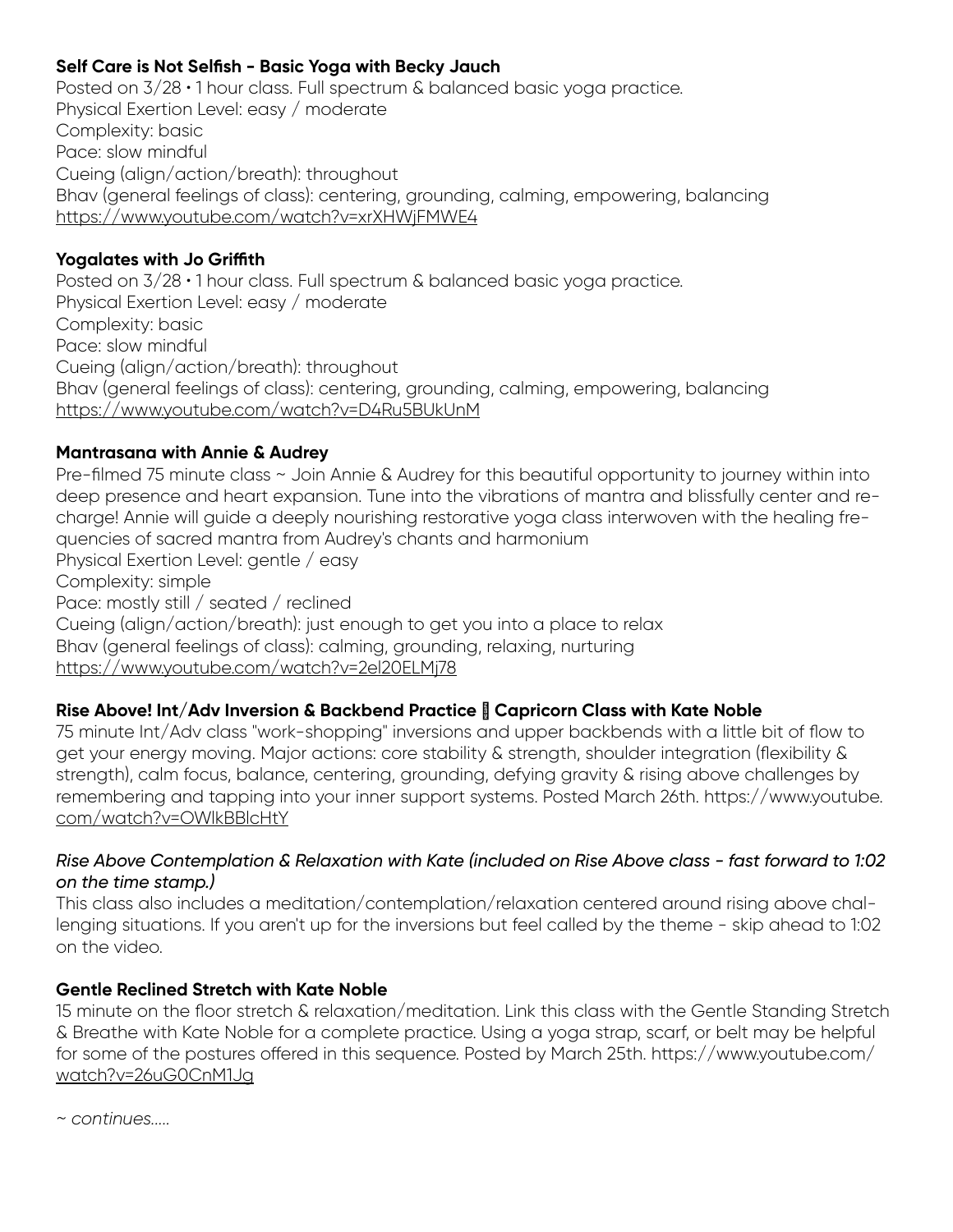## **Gentle Standing Stretch & Breathe with Kate Noble**

This is 12 minute standing sequence using the wall or the back of a chair for balance support and traction for some of the stretches. For a longer and more complete yoga practice add-on Gentle Reclined Stretch with Kate Noble from our YouTube channel (listed above). Posted March 25th. https:// www.youtube.com/watch?v=bJuu3swdEIc

## **Shine Yoga Basics with Becky Jauch**

One hour basics class accessible to most yogis. https://www.youtube.com/watch?v=mdSMHiGsynw

## **Grounded & Centered In Gratitude ~ Open To Life with Kate Noble**

This 40 minute class was created to acknowledge and work through the feelings that many of us may be feeling as we face unprecedented challenges. This video was created to center, ground, and open to the mystery of life with gratitude as a keystone to living truly, fully, openly, and ultimately - joyfully even in challenging times. This video is created with gratitude and love for all the bright lights shining in murky times. This is a predominantly standing and reclined pose practice and is offered without sun salutes so it is accessible for most people.

Posted March 22. https://www.youtube.com/watch?v=U4Y7yCYTkY8

This video was created as a dedication t o the angels who are supporting our studio and our community at this time, thank you so very much!

## **Grounding Slow Flow with Erin Trentel**

One hour practice inspired by the Citta Vrittis! This slow flow heats us up and grounds us, by working large muscle groups in a slow & steady flow. This class is loaded with alignment cues, all from the comforts of my kids' playroom. Enjoy! Posted March 24. https://www.youtube.com/ watch?v=jJGGNqQzbkw

## **Grounding Yoga with Annie Wesibrod**

90 minute practice. Class 1 in a series teaching basic prana/energy practices with Empowered & Embodied Yoga. Grounding practices center and balance the physical, emotional, and mental systems of the body. This helps us feel more secure, safe, and supported. Class has meditation, easy to moderately difficult poses, appropriate for advanced beginner through adept yoga students (those familiar with safe pose alignment). Posted March 22 https://www.youtube.com/watch?v=cqIth5XKy8c

## **Deep Breathing & Meditation with Annie Weisbrod**

10 minute guided meditation is intended to help improve awareness of breathing pattern and deepen diaphragmatic breathing. This short practice is foundational for our empowered & embodied yoga classes, as well as for everyday life. Posted March 22 https://www.youtube.com/watch?v=qv45\_sazqTY

## **Family Friendly Basic Circuit Tutorial & Quick Full Body Stretch**

This 30-minute video offers a family friendly circuit workout which requires little or no fitness equipment. You can follow along with this video but more than that it's intended to give you ideas about how you can create your own circuit workouts at home. Posted March 21 https://www.youtube.com/watch?v=XSxjX7w3t-s